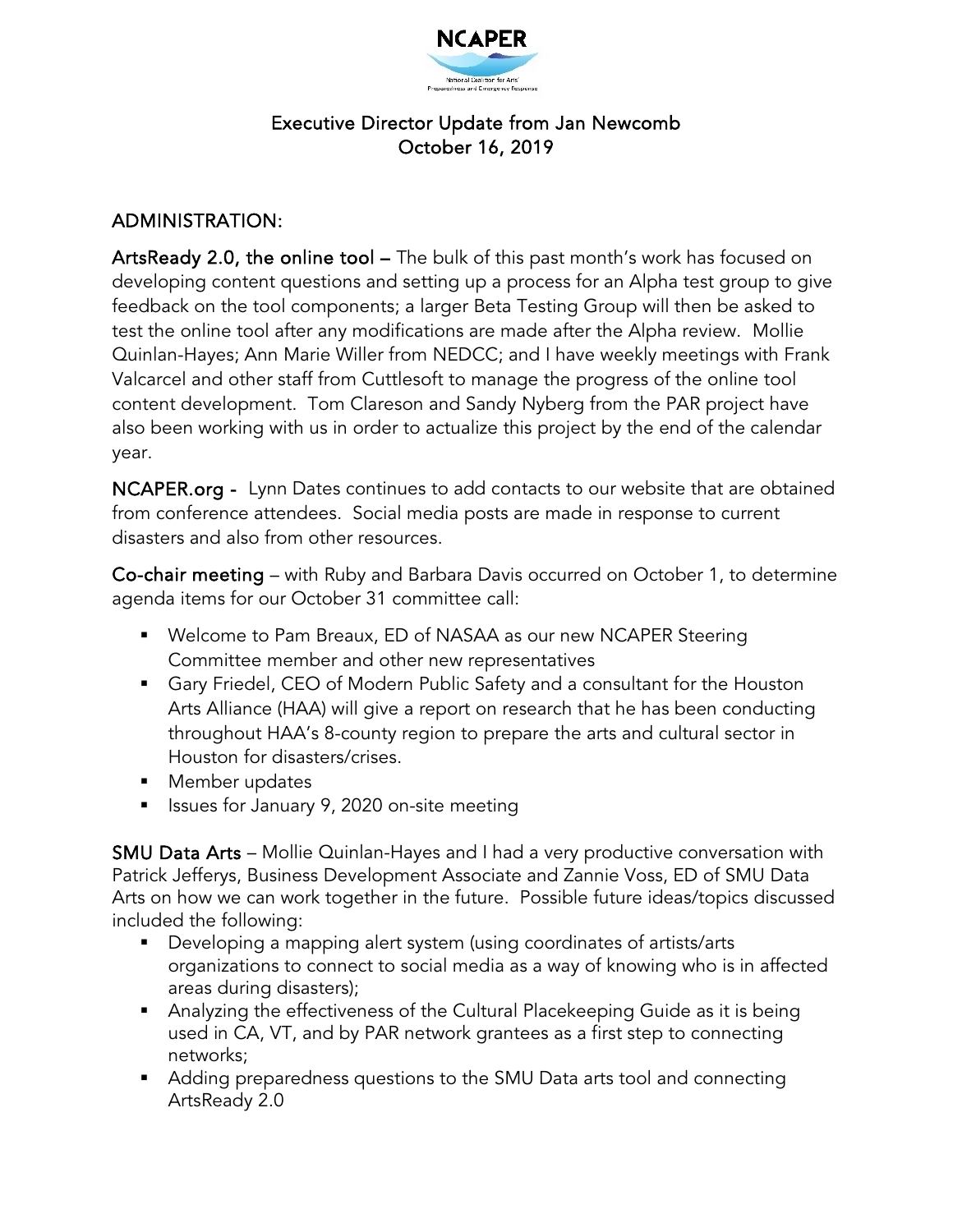2020 Workplan – I have drafted a workplan (see below) based on the Mellon grant proposed activities and actual work priorities developed with PAR and ArtsReady. Barbara Schaffer Bacon and I will develop more details as we get closer to January.

# **CONFERENCES**

- Grantmakers in the Arts Annual Conference in Denver, CO, October 13-16. The Readiness is All – Preparing Your Place by Developing and Sustaining Disaster Networks in Your Community and Region. Tuesday, October 15, 10:00 – 11:30 AM Organized by Jan Newcomb and presented by Tom Clareson, Lisa Gedgaudas, Create Denver program administrator, Denver Arts & Venues; and Matthew Kowal, Denver Music Strategy contractor, Denver Arts & Venues. There were 10 participants including Eddie Torres. After so much travel these past months, I chose not to attend the GIA conference this year, however, NCAPER was well-represented.
- Alliance for Artists Communities Conference in St. Paul, MN, October 28-31. Again, Tom Clareson will conduct the session we developed The Cooperative Approach to Preparedness & Response. He will be joined by Lisa Gedgaudas, Program Administrator, Denver Arts & Venues, Rachel Berger, founder of the Artist Co-op NYC and Carrie Cleveland from CERF+.
- **2019 Delaware Arts Summit: Bringing the Arts to Life!** at Dover Downs Hotel & Casino, Monday, October 28. Presentation by Jan Newcomb - Before Disaster Strikes: Be ArtsReady! 10:15 - 11:30 AM. At the request from the Delaware Arts Division of the Arts, I am participating in the state's arts summit.
- **NPN** in New Orleans, December 10 13. Tom is developing a presentation based on the GIA workshop which will not involve my participation.
- APAP 2020 Conference. Saturday, 1/11/20 9-10 in Concourse D, In Case of Emergency: Building Your All-Hazards Plan. Presented by Jan Newcomb, Tom Clareson and Mollie Quinlan-Hayes. We will not be sponsoring a booth this year.
- **Diana Edger** Other workshop 2020 proposals submitted: Americans for the Arts and Dance/USA

Respectfully submitted,

Jan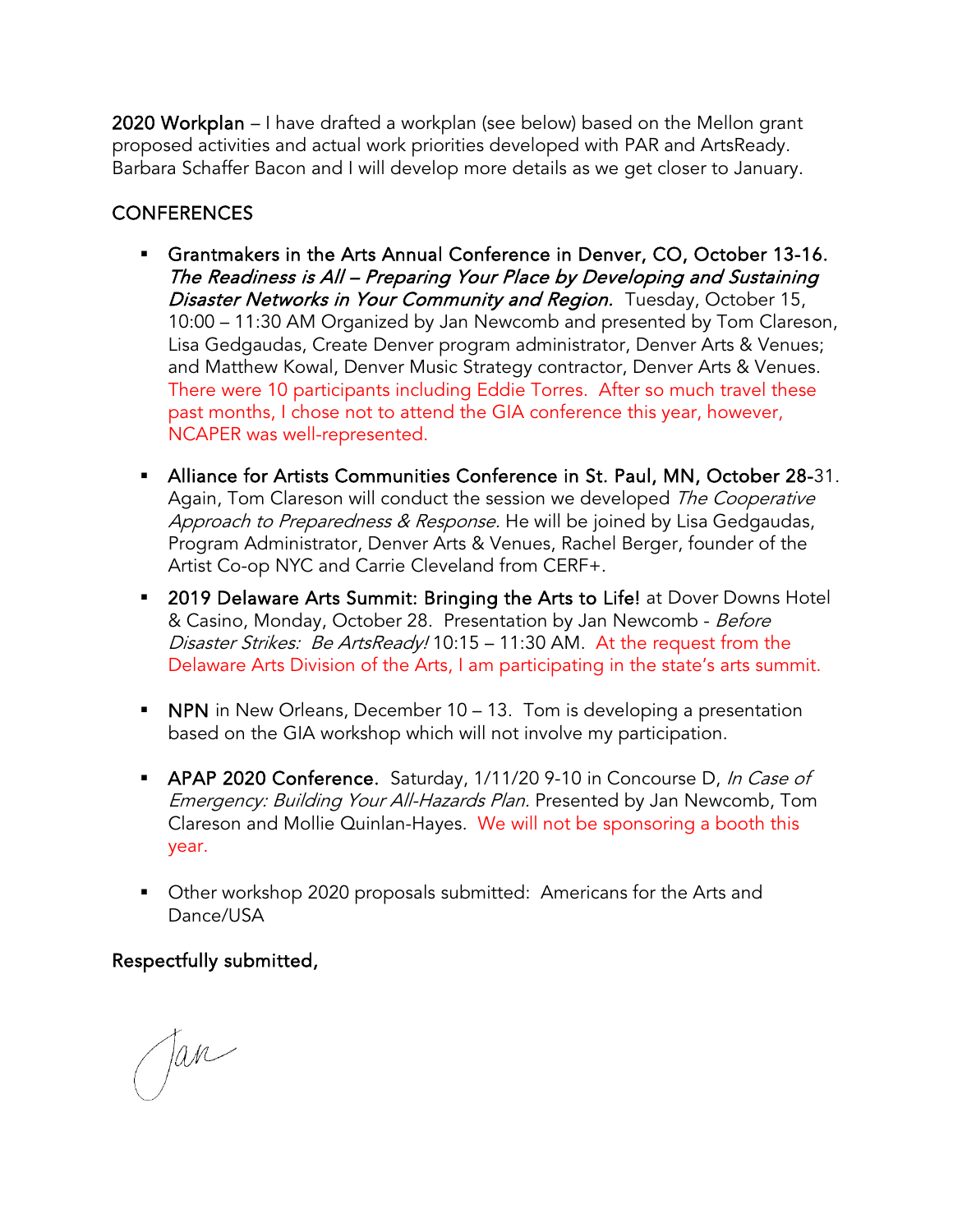

# DRAFT Workplan 2020 – Strategic Steps Toward **Sustainability**

## Infrastructure adjustments

o Determine the optimal operational model to sustain NCAPER's role post-Mellon funding.

ACTION STEPS

- 1. Barbara Schaffer Bacon will facilitate the January 9, 2020 onsite meeting of the NCAPER Steering Committee to identify action steps to improve the effectiveness of the Coalition's work with other national partners promoting readiness, its founding members and as it reaches out to new members.
- 2. An outcome of the onsite meeting will be clarification and agreement on proposed activities and framework (developed by staff and Fundraising Working Group members) for the next Mellon request post April 2021.
- o Increase sustainable funding prospects/options by leveraging state and local partnerships to broaden NCAPER's membership base and promote education/policy opportunities and build cross sector relationships.

ACTION STEPS

- 1. Roll out the membership campaign
- 2. Develop membership number and monetary sustainability goals.
- Programmatic Agenda
	- o Work/contract with SMU Data Arts and PAR to analyze and assess the effectiveness of the Cultural Placekeeping Guide network model as used by PAR grantees and the California Arts Council (CAC) and incorporate feedback from the ArtsReady 2.0 tool users to create a comprehensive standard for individual all hazard planning and cultural community networking that will outline action steps leading to a national "network of networks" that supports readiness and resiliency of the arts sector;

## NOTE

 Although this was not included in NCAPER's Mellon Foundation grant agenda, due to recent work with CAC and the Vermont Network, Houston Arts Alliance and other PAR grantees, it is an organic outcome from the work being done by the